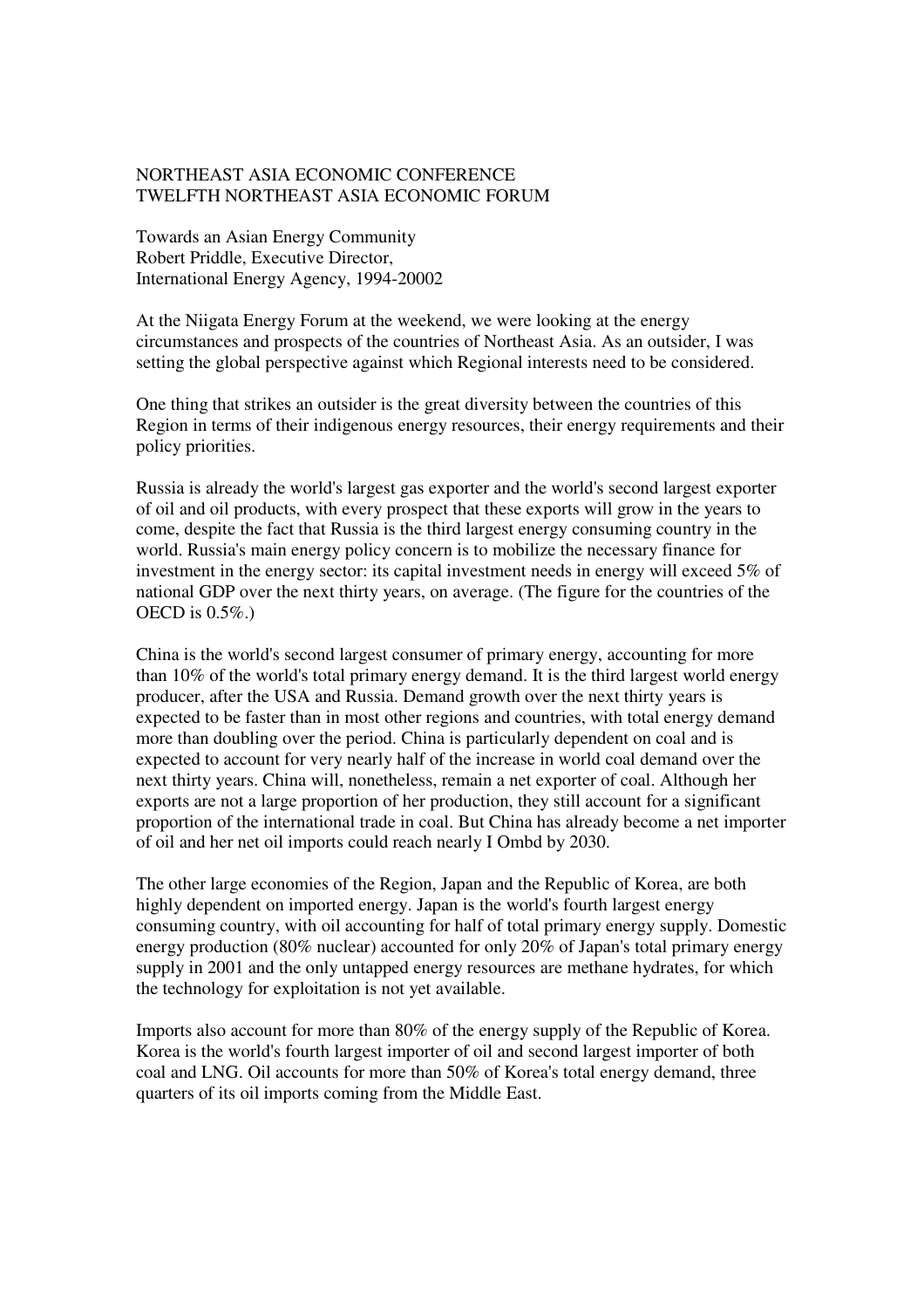I apologise to representatives from other countries present if I do not elaborate on their respective energy situations, confining my remarks to those countries which are really large players in international energy markets.

Diversity of energy circumstances is no barrier to energy integration. Indeed, the very essence of an international market in any commodity is the ability to match supply and demand across national frontiers. There are already concrete and important examples in this Region of cross-border collaboration in this sort of market making.

But when the organizers asked us to reflect on an Asian Energy Community, presumably they meant something more than this sort of bilateral (or even multilateral) mutual exchange, project by project.

When political, economic or social communities are formed, they are inspired by the expectation that collective activity will bring benefit to the members, beyond that which they could hope to achieve individually or through project-based collaboration. Since many energy markets are international, even global, in character and characterized by vulnerability to geopolitical action, it is no surprise that governments, companies and others with energy interests examine seriously the opportunities for mutual benefit through mutual commitment to some form of energy community. Several such international energy communities have already been constituted. I spent 8 years as the Executive Director of one - the International Energy Agency.

Though I began by commenting on the diversity of the energy circumstances of the countries of this Region, I do not wish to imply that such diversity is necessarily an obstacle to some form of association. A clear and dominant common situation, like that of the oil exporting countries who constitute OPEC, may seem the most obvious basis for some form of community; but everything depends on the objective (and do not be deceived by the shared interests ofOPEC members - there is much diversity of interest there, too). Countries with very diverse backgrounds can come together if they perceive a clear mutual interest.

The countries of the International Energy Agency are like that. The IEA is perceived as a club of oil consumers: the energy watchdog of the OECD, formed to confront a threat to oil supply. That is correct, so far as it goes.

But the membership is highly diverse. On one occasion, in Russia, I was called upon to comment on the categorization of OPEC as the world's oil producers versus the IEA as the world's oil consumers. I checked the figures at the time and the results were surprising.

How many of the world's top 5 oil producers do you suppose were members of OPEC? All five? Four? No, one, Saudi Arabia. More of the five were members of the OECD: USA and Mexico. (The other two were China and Russia, with Russia seriously challenging Saudi Arabia at the time as the world's largest net oil exporter).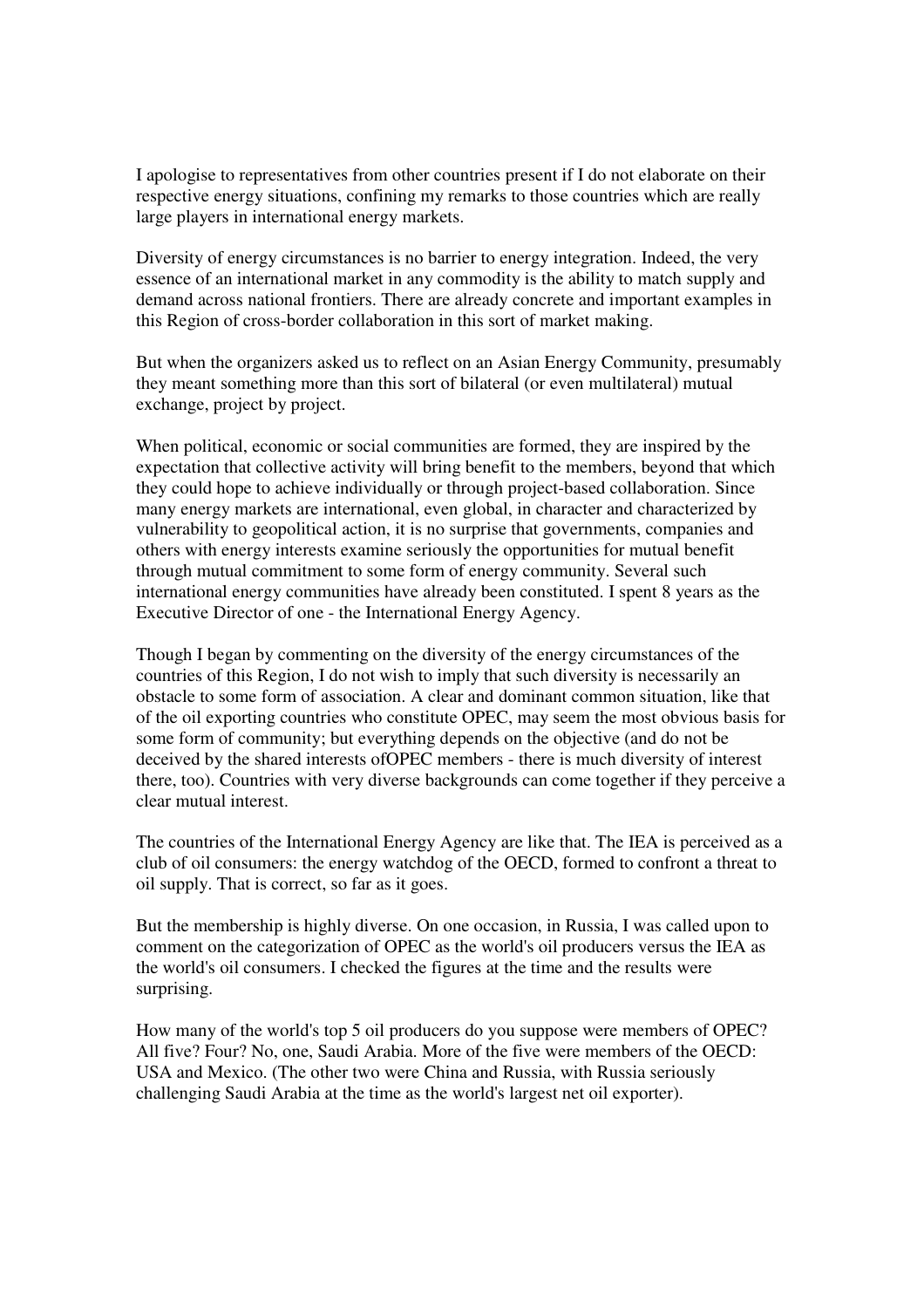And how many of the top ten world oil producers were members of OPEC? The score was OPEC three, the OECD five. The OPEC countries in the list were Saudi Arabia, Iran and Venezuela. They were outnumbered by the OECD five: USA, Mexico, Norway, Canada and the UK.

So, you see that the IEA membership includes some very significant oil producers, even net oil exporters, as well as net oil importers. Their preoccupations are inevitably different. But they still see advantage in association through the IEA.

The reason for this is that IEA members have a clear mutual interest in economic stability, underpinned by a secure energy supply. Oil and gas are major components of the GDP of my country, the UK; but they constitute a relatively minor part of total GDP. Oil and gas are a major part of Norway's GDP. But Norway is nonetheless a member of the IEA, because it recognizes the benefits of interdependence between the economies of the industrialized world and knows that the resilience of those economies depends on a secure, uninterrupted supply of oil. Norway is therefore prepared to participate in the mutual support arrangements of oil consumers, despite its status as a major oil and gas exporter.

That commitment to mutual support in an oil crisis was the motivating force for those who created the IEA and those who have since joined. But their mutual commitment now extends well beyond that single issue. IEA members share basic economic and social principles - all are members of the OECD - and have subscribed to a set of common principles shared by all members of the IEA, the "Shared Goals". These include respect for the need to achieve an appropriate balance between economic activity, energy security and environmental considerations. Members are prepared to subject their energy economies to scrutiny by a review team drawn from member states, which examines the consistency of national policies with those "Shared Goals". They collaborate on information exchange, policy analysis and technological endeavour.

The IEA is not exclusive in its approach. Non-members are welcome to join the technology collaboration agreements and to share in the fruits of policy analysis. The Agency recognizes the significance of major energy countries in the global economy. It has specific understandings with three of the most significant world players, Russia, China and India. And it shares the interest of major oil producers in there being reasonable stability in world oil markets. There was no rejoicing in the IEA when the oil price collapsed in 1998 and 1999, in the wake of the Asian Financial crisis.

So there is no reason, in principle, why the countries of this Region, despite their very different energy situations, should not form an energy community, if there are clear common principles to which they subscribe and if they perceive that clear mutual benefit can be derived from a formal association.

One must ask, of course, whether there is some unique quality which might bring together the countries of this Region. Oil is already a global commodity and other forms